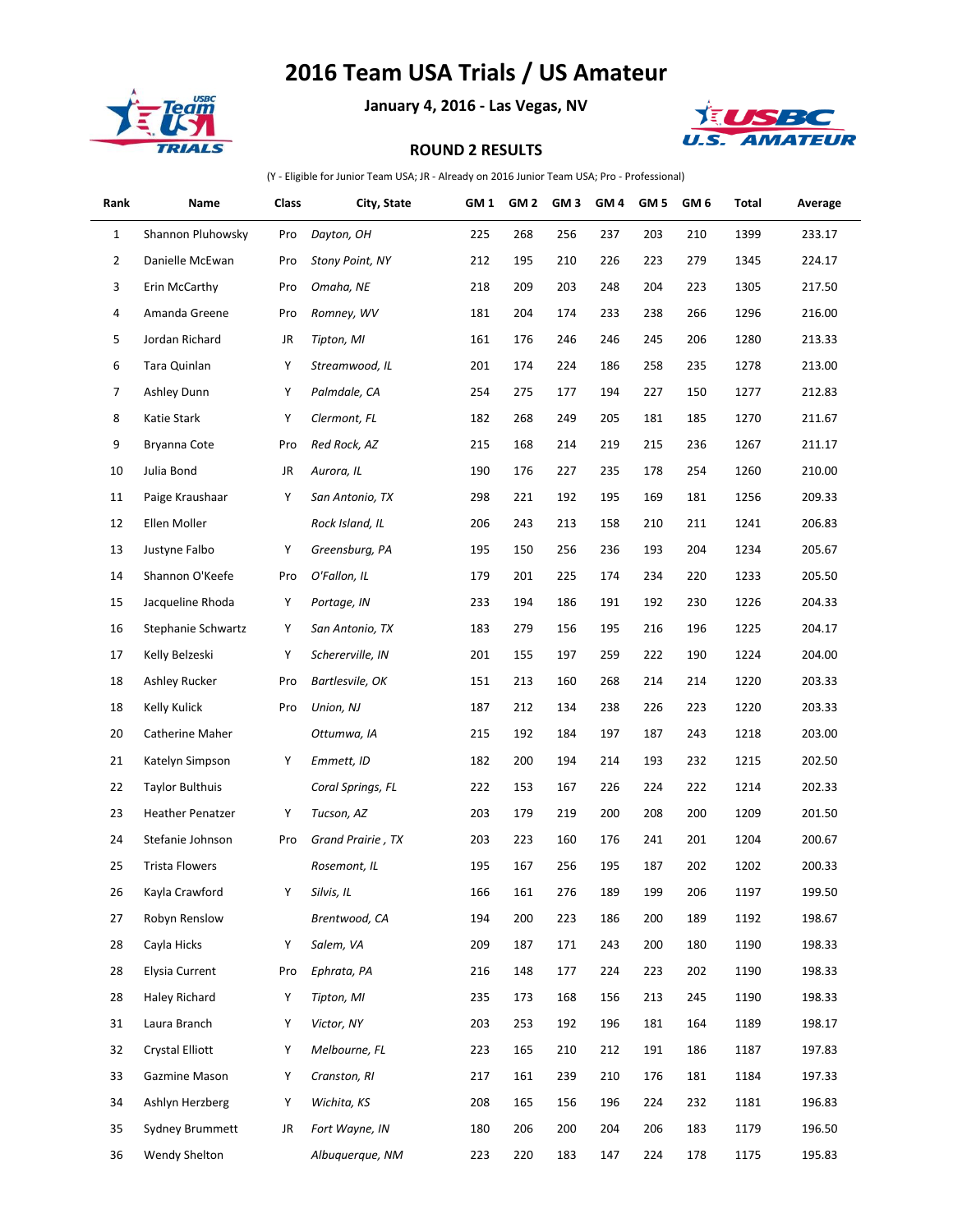| 36 | Jadee Scott-Jones     | Υ   | East Providence, RI     | 170 | 176 | 223 | 215 | 208 | 183 | 1175 | 195.83 |
|----|-----------------------|-----|-------------------------|-----|-----|-----|-----|-----|-----|------|--------|
| 38 | <b>Taryn Gray</b>     | Υ   | Greenville, TX          | 207 | 190 | 169 | 213 | 188 | 205 | 1172 | 195.33 |
| 39 | Leah Glazer           | Υ   | Henderson, NV           | 198 | 197 | 156 | 199 | 179 | 242 | 1171 | 195.17 |
| 40 | Leela Yahya           |     | Wichita, KS             | 150 | 216 | 185 | 238 | 216 | 164 | 1169 | 194.83 |
| 40 | Casey Goettel         |     | Saint Charles, MO       | 204 | 196 | 163 | 211 | 193 | 202 | 1169 | 194.83 |
| 42 | Carly Thomas          | Υ   | Frederick, MD           | 143 | 225 | 244 | 214 | 178 | 163 | 1167 | 194.50 |
| 42 | Nicole Powell         |     | Orland Park, IL         | 179 | 184 | 179 | 219 | 205 | 201 | 1167 | 194.50 |
| 42 | Katherine Sutphin     | Pro | Maitland, FL            | 146 | 200 | 177 | 170 | 223 | 251 | 1167 | 194.50 |
| 45 | Sarah Lokker          | Pro | New Baltimore, MI       | 169 | 181 | 205 | 169 | 226 | 214 | 1164 | 194.00 |
| 46 | <b>Holly Harris</b>   | Pro | Wichita, KS             | 188 | 180 | 204 | 190 | 166 | 233 | 1161 | 193.50 |
| 47 | Kayla Bandy           | Pro | Salisbury, MD           | 222 | 186 | 190 | 214 | 181 | 165 | 1158 | 193.00 |
| 47 | Nicole Mikaelian      | Υ   | Macomb, MI              | 172 | 191 | 212 | 190 | 193 | 200 | 1158 | 193.00 |
| 49 | <b>Haley Cummings</b> | Υ   | Huber Heights, OH       | 187 | 182 | 225 | 168 | 210 | 183 | 1155 | 192.50 |
| 50 | Sara Schulz           | Υ   | Novi, MI                | 148 | 205 | 173 | 214 | 223 | 190 | 1153 | 192.17 |
| 51 | Natalie Koprowitz     | Υ   | Giard, IL               | 182 | 243 | 202 | 190 | 166 | 166 | 1149 | 191.50 |
| 52 | Mary Wells            |     | Westerville, OH         | 190 | 144 | 279 | 177 | 177 | 179 | 1146 | 191.00 |
| 53 | Sarah Wille           | Υ   | Hoffman Estates, IL     | 205 | 191 | 166 | 186 | 214 | 174 | 1136 | 189.33 |
| 54 | Tommie White          | Υ   | Sparks, NV              | 198 | 222 | 162 | 144 | 200 | 209 | 1135 | 189.17 |
| 55 | Cassidy Courey        | Υ   | Brooklyn Center, MN     | 235 | 176 | 162 | 205 | 175 | 178 | 1131 | 188.50 |
| 56 | Megan Kelly           | Pro | Dayton, OH              | 225 | 224 | 193 | 164 | 159 | 165 | 1130 | 188.33 |
| 56 | Josie Earnest         | Pro | Nashville, TN           | 211 | 217 | 157 | 193 | 179 | 173 | 1130 | 188.33 |
| 56 | Ashly Galante         | Pro | Palm Harbor, FL         | 158 | 201 | 190 | 204 | 198 | 179 | 1130 | 188.33 |
| 56 | Amanda Fry            |     | Antelope, CA            | 206 | 180 | 173 | 203 | 186 | 182 | 1130 | 188.33 |
| 56 | Randi Speiler         |     | Bodfish, CA             | 187 | 212 | 186 | 154 | 209 | 182 | 1130 | 188.33 |
| 61 | Janine Kuwahara       |     | Huntsville, TX          | 162 | 176 | 194 | 219 | 190 | 182 | 1123 | 187.17 |
| 61 | Amanda Van Duyn       | Υ   | Whitewater, WI          | 181 | 176 | 188 | 194 | 185 | 199 | 1123 | 187.17 |
| 63 | Lara Kurt             | Υ   | Leland, NC              | 169 | 192 | 195 | 141 | 215 | 210 | 1122 | 187.00 |
| 64 | Anna Groce            |     | Kernersville, NC        | 170 | 223 | 183 | 207 | 153 | 185 | 1121 | 186.83 |
| 65 | Danielle August       | Υ   | Mililani, HI            | 180 | 170 | 188 | 157 | 207 | 218 | 1120 | 186.67 |
| 66 | Brooke Wood           | Υ   | Flint, MI               | 180 | 215 | 206 | 173 | 201 | 144 | 1119 | 186.50 |
| 67 | Madeleine McDuff      | Υ   | Katy, TX                | 191 | 219 | 179 | 171 | 183 | 173 | 1116 | 186.00 |
| 67 | Danielle Jedlicki     | Υ   | M. Borro, TN            | 169 | 178 | 161 | 224 | 192 | 192 | 1116 | 186.00 |
| 67 | Kelsi Anderson        | Υ   | San Antonio, TX         | 147 | 188 | 191 | 181 | 196 | 213 | 1116 | 186.00 |
| 70 | Megan Hedgespeth      | Υ   | Campbellsville, KY      | 188 | 154 | 166 | 212 | 217 | 178 | 1115 | 185.83 |
| 71 | Kalynn Carl           |     | Albany, NY              | 222 | 196 | 169 | 145 | 213 | 168 | 1113 | 185.50 |
| 71 | Adel Wahner           | Υ   | Las Cruces, NM          | 185 | 183 | 190 | 164 | 213 | 178 | 1113 | 185.50 |
| 73 | Jaden Takayesu        | Υ   | Flower Mound, TX        | 169 | 197 | 203 | 174 | 195 | 172 | 1110 | 185.00 |
| 73 | Sierra Kanemoto       | JR  | Dayton, OH              | 231 | 168 | 183 | 178 | 159 | 191 | 1110 | 185.00 |
| 75 | Jennifer Dovers       |     | Sierra Vista, AZ        | 161 | 173 | 193 | 147 | 200 | 234 | 1108 | 184.67 |
| 76 | Lauren Pate           | Υ   | Inver Grove Heights, MN | 181 | 232 | 181 | 179 | 203 | 131 | 1107 | 184.50 |